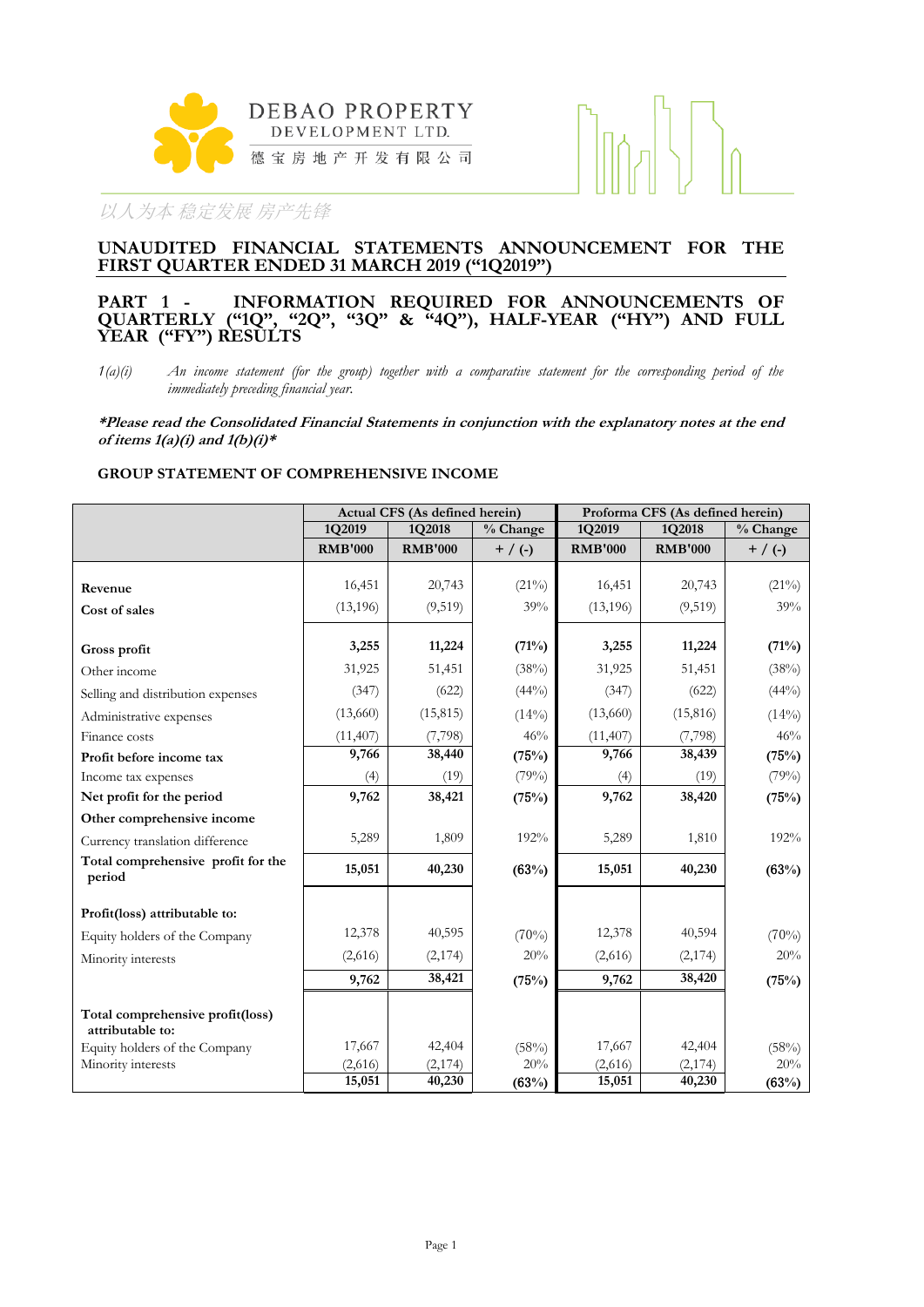



#### **Explanatory Notes:**

As a result of the restructuring exercise of our Company and its subsidiaries (the "**Group**") (the "**Restructuring Exercise**") for the purpose of the Company's listing on the SGX-ST (the "**Invitation**"), common control over our operating subsidiaries in the People's Republic of China ("**PRC**") by our shareholders prior to the Invitation could not be established from the start of 1 January 2006 due to changes in legal ownership of our operating subsidiaries.

Please refer to the section titled "*Restructuring Exercise*" in our Prospectus dated 31 March 2010 (the "**Prospectus**") for more details on the Restructuring Exercise.

The application of the purchase method under the Singapore Financial Reporting Standards 103 (the "**SFRS 103**") for the acquisition of the PRC subsidiaries by our Group requires, *inter alia*, the development properties and property held for sale by the respective PRC subsidiary to be recorded at fair value at the respective dates of acquisition by our Group.

As a result, our gross profits and earnings for the first quarter ended 31 March 2018 ("**1Q2018**") and the first quarter ended 31 March 2019 ("**1Q2019**"), as well as future financial periods/years based on the Actual Consolidated Financial Statements (as defined in the Prospectus) maybe lower than those that would be prepared under the Proforma Consolidated Financial Statements (as defined in the Prospectus).

Please refer to the risk factor titled "*Our gross profits and earnings for FY2009 and future financial periods/years based on the Actual Consolidated Financial Statements would be lower than those that would be prepared under the Proforma Consolidated Financial Statements mainly due to fair value adjustments to our future cost of property development sales in the Actual Consolidated Financial Statements as a result of application of Singapore Financial Reporting Standards 103 – Business Combinations ("SFRS 103")*" in the Prospectus for more details.

Accordingly, besides the unaudited consolidated financial statements for 1Q2018 and 1Q2019 (the "**Actual Consolidated Financial Statements**" or "**Actual CFS**"), our Company had also prepared the proforma consolidated financial statements for 1Q2018 and 1Q2019 (the "**Proforma Consolidated Financial Statements**" or "**Proforma CFS**") **for illustrative purposes only**, based on certain assumptions and after making certain adjustments to show what the financial results of our Group would have been, if it had been in place since 1 January 2006.

Notwithstanding the above, such notional accounting adjustments (the **"Notional Adjustment"**) have no bearing on the operating cash flow or the cash position of our Group.

|                  | Group Statement of Comprehensive Income       |                   |          |                |                |            |  |  |
|------------------|-----------------------------------------------|-------------------|----------|----------------|----------------|------------|--|--|
|                  |                                               | <b>Actual CFS</b> |          | Proforma CFS   |                |            |  |  |
|                  | 1Q2019                                        | 1Q2018            | % Change | 1Q2019         | 1Q2018         | $%$ Change |  |  |
|                  | <b>RMB'000</b><br><b>RMB'000</b><br>$+$ / (-) |                   |          | <b>RMB'000</b> | <b>RMB'000</b> | $+$ / (-)  |  |  |
| Depreciation     | 569                                           | 533               | $7\%$    | 569            | 1,177          | (52%)      |  |  |
| Interest expense | 11,407                                        | 7,798             | 46%      | 11,407         | 7,798          | 46%        |  |  |
| Interest income  | (132)                                         | (337)             | $(61\%)$ | (132)          | (337)          | (61%)      |  |  |
| Exchange gain    | (5,289)                                       | (1, 810)          | 192%     | (5,289)        | (1, 810)       | 192%       |  |  |

*1(a)(ii) Profit before income tax is arrived at after charging/(crediting):-*

*<sup>1(</sup>a)(i) An income statement (for the group) together with a comparative statement for the corresponding period of the immediately preceding financial year (continued).*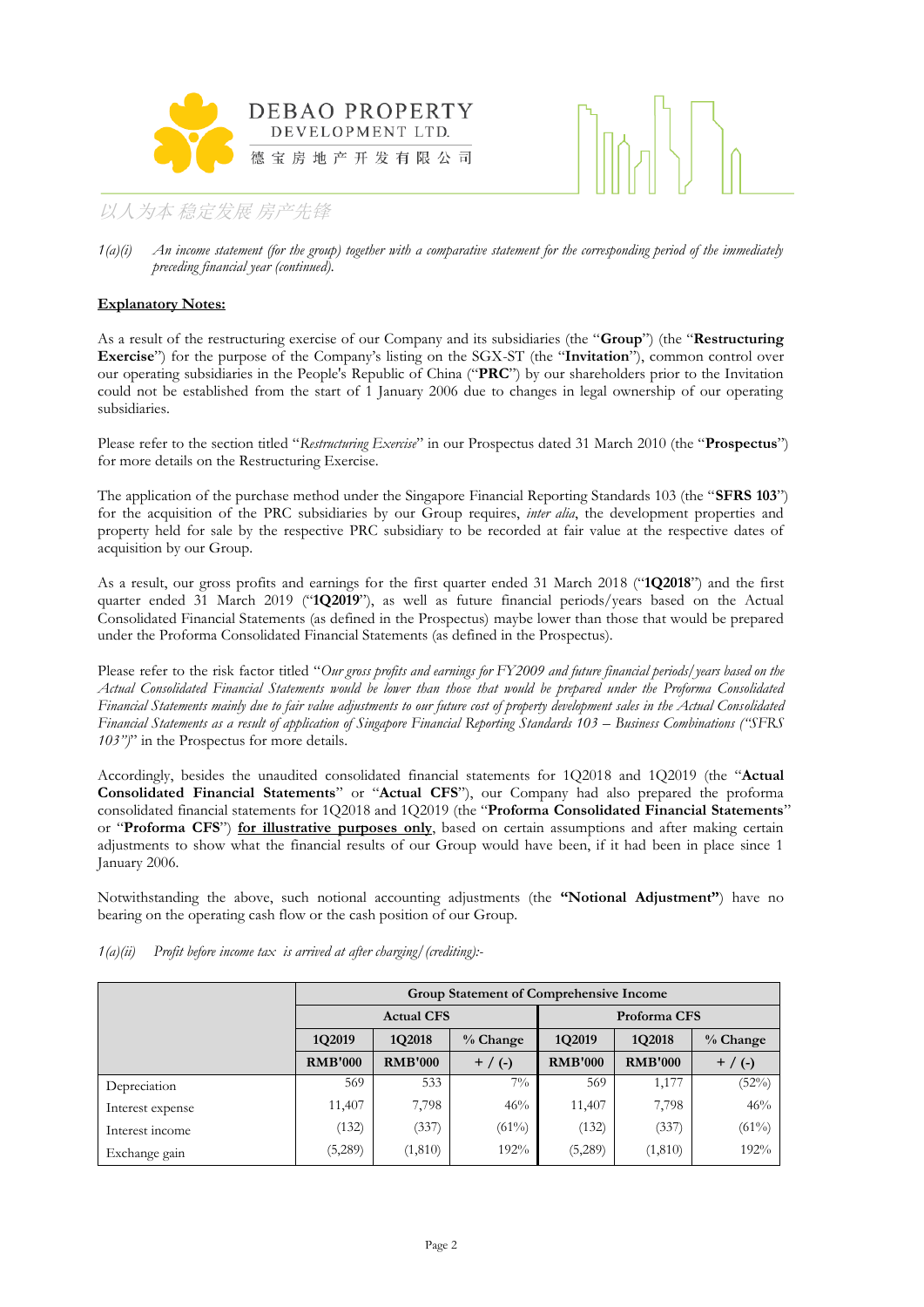



*1(b)(i) A balance sheet (for the issuer and group) together with a comparative statement as at the end of the immediately preceding financial year.*

# **STATEMENTS OF FINANCIAL POSITION**

|                                      |                   | Group          | Company        |                |                          |                |
|--------------------------------------|-------------------|----------------|----------------|----------------|--------------------------|----------------|
|                                      | <b>Actual CFS</b> |                | Proforma CFS   |                | <b>Actual CFS</b>        |                |
|                                      | 31.3.2019         | 31.12.2018     | 31.3.2019      | 31.12.2018     | 31.3.2019                | 31.12.2018     |
|                                      | <b>RMB'000</b>    | <b>RMB'000</b> | <b>RMB'000</b> | <b>RMB'000</b> | <b>RMB'000</b>           | <b>RMB'000</b> |
| Assets                               |                   |                |                |                |                          |                |
| <b>Current assets</b>                |                   |                |                |                |                          |                |
| Cash and bank equivalents            | 11,687            | 21,997         | 11,687         | 21,997         | 35                       | 35             |
| Restricted cash and cash equivalents | 208,264           | 198,076        | 208,264        | 198,076        |                          |                |
| Trade and other receivables          | 794,537           | 820,421        | 794,538        | 820,422        | 228,929                  | 228,931        |
| Amount due from related parties      | 19,200            | 19,110         | 19,200         | 19,110         |                          |                |
| Due from subsidiaries                |                   |                |                |                | 714,197                  | 715,065        |
| Inventories                          | 250               | 248            | 250            | 248            |                          |                |
| Property held for sales              | 11,981            | 12,161         | 3,287          | 3,467          |                          |                |
| Development properties               | 1,320,039         | 1,286,984      | 1,064,290      | 1,031,235      |                          |                |
| Dividends receivable                 |                   |                |                |                | 23,294                   | 23,669         |
| Total current assets                 | 2,365,958         | 2,358,997      | 2,101,516      | 2,094,555      | 966,455                  | 967,700        |
| <b>Non-current Assets</b>            |                   |                |                |                |                          |                |
| Prepaid land use right               | 1,730             | 1,730          | 1,730          | 1,730          |                          |                |
| Property, plant and equipment        | 17,084            | 17,674         | 14,433         | 15,023         |                          |                |
| Investment properties                | 2,043,736         | 2,044,192      | 2,043,736      | 2,044,192      |                          |                |
| Trade and other receivables          | 21,773            | 21,855         | 21,773         | 21,855         |                          |                |
| Investment in subsidiaries           |                   |                |                |                | 1,018                    | 1,018          |
| Deferred tax assets                  | 17,309            | 17,309         | 17,309         | 17,309         |                          |                |
| Goodwill                             | 4,192             | 4,192          | 4,192          | 4,192          |                          |                |
| Total non-current assets             | 2,105,824         | 2,106,952      | 2,103,173      | 2,104,301      | 1,018                    | 1,018          |
| <b>Total assets</b>                  | 4,471,782         | 4,465,949      | 4,204,689      | 4,198,856      | 967,473                  | 968,718        |
|                                      |                   |                |                |                |                          |                |
| Liabilities and shareholders' equity |                   |                |                |                |                          |                |
| <b>Current liabilities</b>           |                   |                |                |                |                          |                |
| Bank and other loans                 | 402,826           | 397,129        | 402,826        | 397,129        |                          |                |
| Trade and other payables             | 947,084           | 959,514        | 947,084        | 959,514        | 104,469                  | 105,509        |
| Long term payable-current portion    | 24,779            | 24,779         | 24,779         | 24,779         |                          |                |
| Dividends Payable                    | 7,440             |                | 7,440          |                |                          |                |
| Tax payables                         | 63,943            | 64,684         | 63,943         | 64,684         | 33,780                   | 34,325         |
| <b>Total current liabilities</b>     | 1,446,072         | 1,446,106      | 1,446,072      | 1,446,106      | 138,249                  | 139,834        |
|                                      |                   |                |                |                |                          |                |
| Non-current liabilities              |                   |                |                |                |                          |                |
| Bank and other loans                 | 1,352,435         | 1,376,579      | 1,352,435      | 1,376,579      |                          |                |
| Long term payable                    | 142,209           | 143,809        | 142,209        | 143,809        |                          |                |
| Deferred tax liabilities             | 293,391           | 293,391        | 227,823        | 227,823        | $\overline{\phantom{a}}$ |                |
| Total non-current liabilities        | 1,788,035         | 1,813,779      | 1,722,467      | 1,748,211      | $\overline{a}$           |                |
|                                      |                   |                |                |                |                          |                |
| Shareholders' equity                 | 1,237,675         | 1,206,064      | 1,036,150      | 1,004,539      | 829,224                  | 828,884        |
| Total liabilities and Shareholders'  | 4,471,782         | 4,465,949      | 4,204,689      | 4,198,856      | 967,473                  | 968,718        |
| equity                               |                   |                |                |                |                          |                |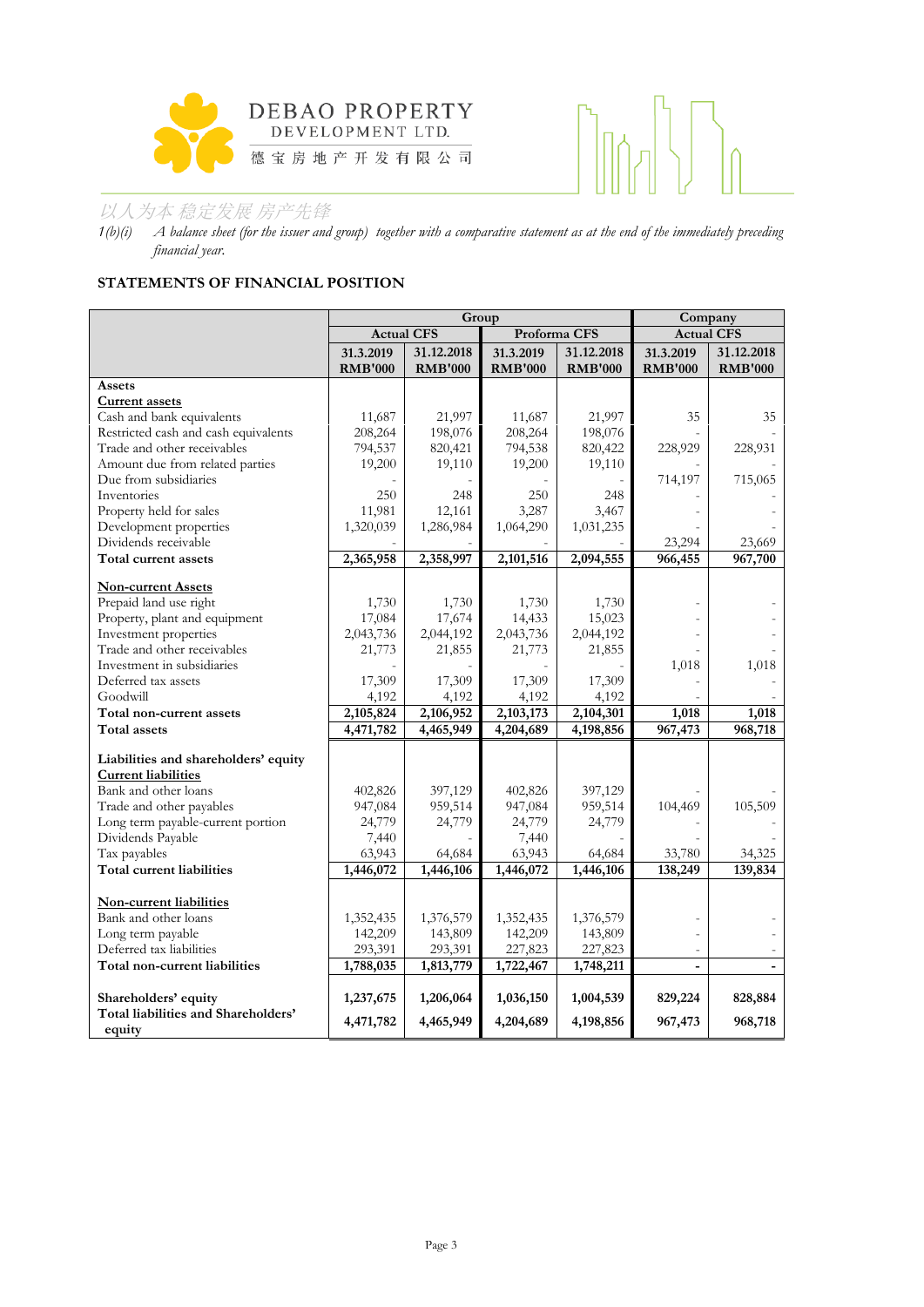

*1(b)(i) A balance sheet (for the issuer and group) together with a comparative statement as at the end of the immediately preceding financial year (continued).*

#### Explanatory Notes:

The main differences in the balance sheet between the Actual Consolidated Financial Statements and the unaudited Proforma Consolidated Financial Statements relate to (i) the recording of the attributed fair values of certain assets (such as property held for sales, and development properties as well as the associated tax effect on fair value these tangible assets) as at the respective dates of legal completion of the acquisitions of each PRC subsidiary as the book values of these assets in the Actual Consolidated Financial Statements, as compared with the unaudited Proforma Consolidated Financial Statements where the corresponding values of these assets were based on the historical purchase costs of the respective assets by the PRC subsidiaries; and (ii) the impact of the different comprehensive income statements between Actual Consolidated Financial Statements and the unaudited Proforma Consolidated Financial Statements as mentioned in the preceding section. Please refer to item  $1(a)(i)$  Explanatory Notes for more details.

The Group reviewed and assessed the classification of the Group's investment in joint arrangements in accordance with the requirements of FRS 111. The Group concluded that investment in Jin Long Garden, which was classified as a jointly controlled operation under FRS 31 and was previously accounted using the equity method, should be accounted to recognise its assets (including its share of any assets jointly held), its liabilities (including its share of any liabilities incurred jointly), its revenue (including its share of revenue from the sale of the output by the joint operation) and its expenses (including its share of any expenses incurred jointly)(Details please refer to the Company's announcement dated on 2 April 2015).

The restatement do not have any effect on the Group's net assets and profit after tax as previously announced in the 1Q2014 Results Announcement.

*1(b)(ii) Aggregate amount of group's borrowings and debt securities* 

|                                                      | Group (Actual CFS) |                |  |  |  |
|------------------------------------------------------|--------------------|----------------|--|--|--|
|                                                      | 31.3.2019          | 31.12.2018     |  |  |  |
|                                                      | <b>RMB'000</b>     | <b>RMB'000</b> |  |  |  |
| Amount repayable in one year on less, or on demand:- |                    |                |  |  |  |
| Secured                                              | 402,826            | 397,129        |  |  |  |
| Unsecured                                            |                    |                |  |  |  |
| Sub-total (1)                                        | 402,826            | 397,129        |  |  |  |
|                                                      |                    |                |  |  |  |
| Amount repayable after one year                      |                    |                |  |  |  |
| Secured                                              | 1,352,435          | 1,376,579      |  |  |  |
| Unsecured                                            |                    |                |  |  |  |
| Sub-total (2)                                        | 1,352,435          | 1,376,579      |  |  |  |
|                                                      |                    |                |  |  |  |
| Total debt $(1)+(2)$                                 | 1,755,261          | 1,773,708      |  |  |  |

The following loans are still outstanding:

#### **(a) Bank loans**

1. Loans from a lender amounting to RMB 12,000,000 (2018: RMB 12,000,000) with an effective interest rate at 4.35% to 8.5% (2018: 4.35% to 8.5%) per annum, is secured by property, plant and equipment and investment properties, restricted cash and cash equivalents and repayable in 2019.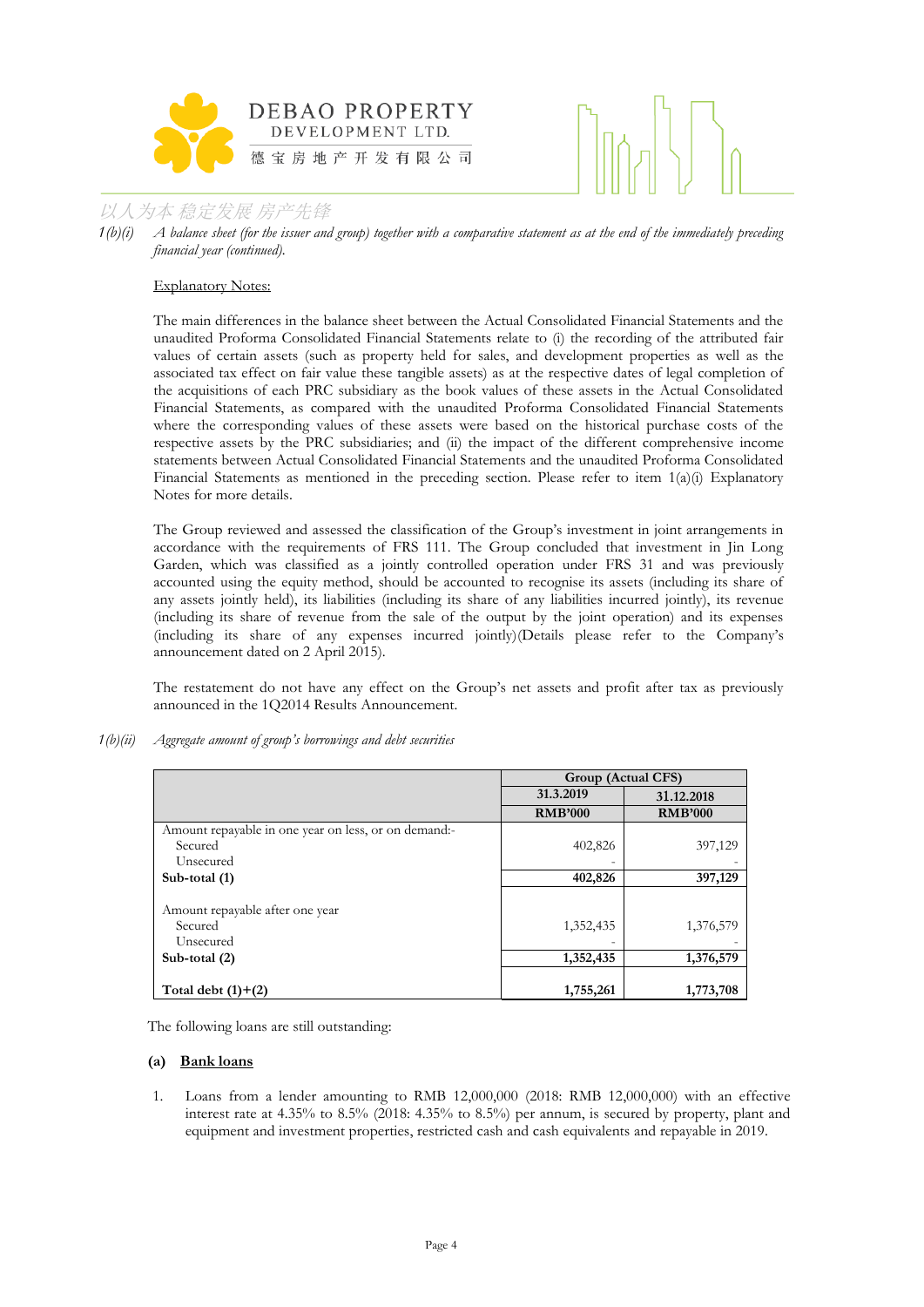



*1(b)(ii) Aggregate amount of group's borrowings and debt securities (continued)*

#### **(a) Bank loans**

- 2. Loans from a lender amounting to RMB 9,500,000 (2018: RMB 9,500,000) with an effective interest rate at 4.35% to 8.5% (2018: 4.35% to 8.5%) per annum, was secured by restricted cash and cash equivalents and repayable in 2019.
- 3. Loans from a lender amounting to RMB 12,000,000 (2018: Nil) with an effective interest rate at 4.35% to 8.5% (2018: Nil) per annum, is secured by property, plant and equipment and investment properties, restricted cash and cash equivalents and repayable in 2020.
- 4. Loans from a lender amounting to RMB 9,500,000 (2018: Nil) with an effective interest rate at 4.35% to 8.5% (2018: Nil) per annum, was secured by restricted cash and cash equivalents and repayable in 2020.
- 5. Loans from a lender amounting to RMB 15,000,000 (2018: RMB 15,000,000) with an effective interest rate from 5.66% to 7.35% (2018: 5.66% to 7.35%) per annum, is secured by investment properties and repayable in 2019.
- 6. Loans from a lender amounting to RMB 1,000,000 (2018: Nil) with an effective interest rate at 9.55% (2018: Nil) per annum, was unsecured and repayable in 2021.
- 7. Loans from a lender amounting to RMB 348,698,000 (2018: RMB 350,847,000) with an effective interest rate from 6.86% to 7.35% (2018: 6.86% to 7.35%) per annum, is secured by a shareholder of the Group and subsidiaries, land use rights of the Group, property, plant and equipment and investment properties and repayable in 2032 to 2036 (2018: repayable in 2018).
- 8. Loans from a lender amounting to RMB 168,600,000 (2018: RMB 175,820,000) with an effective interest rate from 3.00% to 4.30% (2018: 3.00% to 4.30%) per annum, is secured by restricted cash and cash equivalents and repayable in 2019 (2018: repayable in 2018).
- 9. Loans from a lender amounting to RMB 10,000,000 (2018: RMB 15,000,000) with an effective interest rate at 5.22% to 5.88% (2018: t 5.01% to 5.22%) per annum, is secured by investment properties and repayable in 2019.

#### **(b) Other loans**

- 1. Loans from a lender amounting to RMB 1,008,855,000 (2018: RMB 1,031,850,000) with an effective interest rate from 11.00% to 13.00% (2018: 9.92% to 11.00%) per annum and are secured by a shareholder of the Group and subsidiaries, properties held for sale, development properties, land use rights of the Group and investment properties and repayable in 2020.
- 2. A loan from a lender amounting to RMB 12,486,000 (2018: RMB 12,486,000) is interest free, unsecured and repayable on demand.
- 3. Loans were raised together with a contractor for a total of RMB 9,577,000 with an interest rates ranging from 7% to prime rate, repayable within one (1) to ten (10) years, secured by certain land use rights.
- 4. To support the Group's operating cash flows requirements, the Group obtained loans from individuals and other non-financial institutions amounting to RMB 138,045,000. These loans bore average annual interest rate from 18% to 38%, are secured either by a guarantee given by a subsidiary, secured over properties held for sale, land use rights or investment properties of the Group. These loans are repayable within the next twelve months.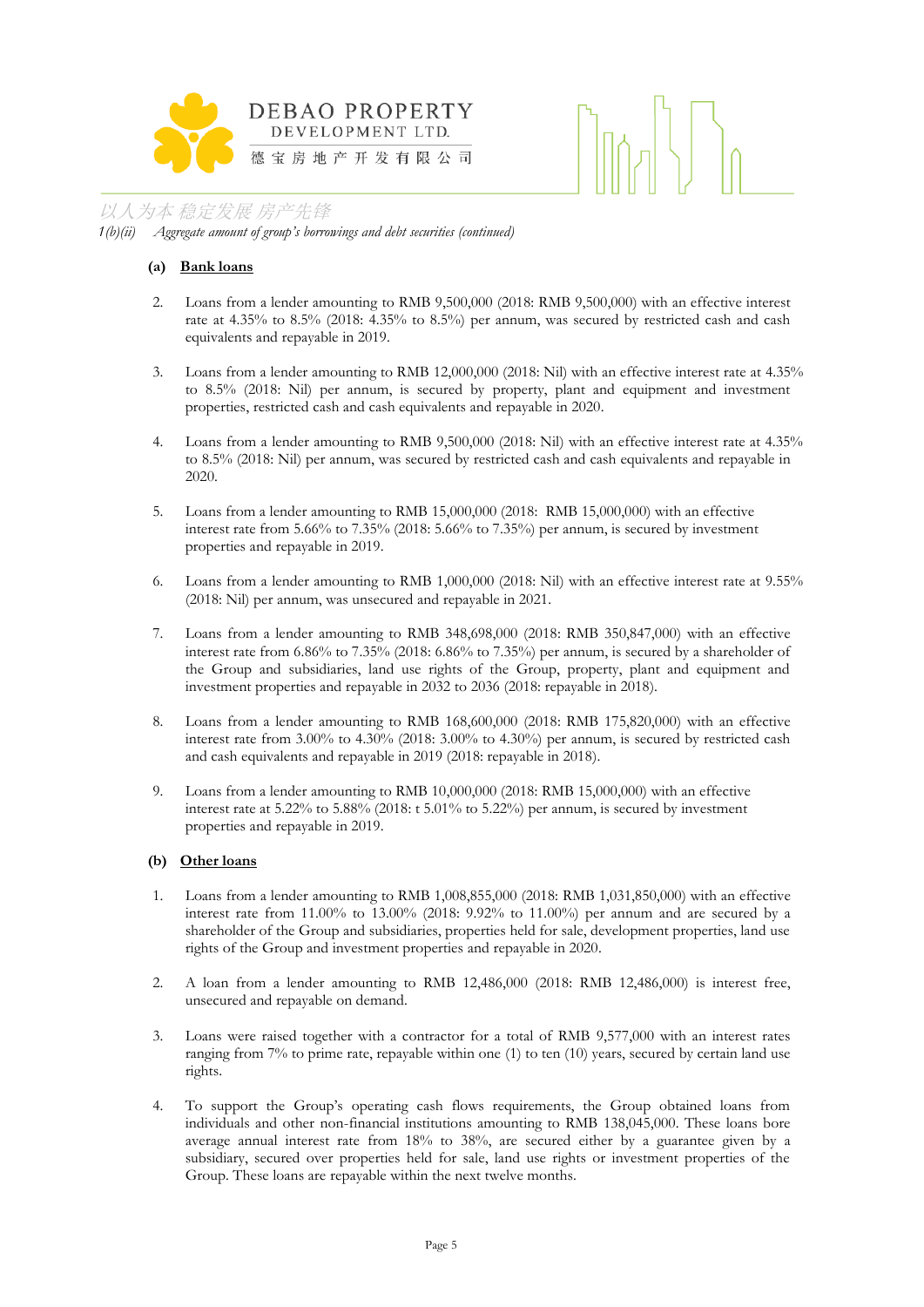

# $\prod_{i=1}^{n}$

# 以人为本 稳定发展 房产先锋

*1(c) A cash flow statement (for the group), together with a comparative statement for the corresponding period for the immediately preceding financial year.*

|                                                                                     | Group                  |                 |                        |                 |  |  |
|-------------------------------------------------------------------------------------|------------------------|-----------------|------------------------|-----------------|--|--|
|                                                                                     | <b>Actual CFS</b>      |                 |                        | Proforma CFS    |  |  |
|                                                                                     | 1Q2019                 | 1Q2018          | 1Q2019                 | 1Q2018          |  |  |
|                                                                                     | <b>RMB'000</b>         | <b>RMB'000</b>  | <b>RMB'000</b>         | <b>RMB'000</b>  |  |  |
| Cash flows from operating activities                                                |                        |                 |                        |                 |  |  |
| Profit before tax                                                                   | 9,766                  | 38,439          | 9,766                  | 38,439          |  |  |
| Adjustments for:                                                                    |                        |                 |                        |                 |  |  |
| Depreciation and amortisation                                                       | 569                    | 533             | 569                    | 1,177           |  |  |
| Interest expense                                                                    | 11,407                 | 7,798           | 11,407                 | 7,798           |  |  |
| Interest income                                                                     | (132)                  | (337)           | (132)                  | (337)           |  |  |
| Unrealized exchange loss                                                            | 5,289                  | 1,810           | 5,289                  | 1,810           |  |  |
| Operating profit before working capital changes                                     | 26,899                 | 48,243          | 26,899                 | 48,887          |  |  |
| Trade and other receivables                                                         | 48,531                 | 105,049         | 48,531                 | 105,049         |  |  |
| Development properties                                                              | (33,055)               | 24,332          | (33,055)               | 23,489          |  |  |
| Property held for sales                                                             | 180                    | 3,995           | 180                    | 3,995           |  |  |
| Amount due from customers for contract work                                         |                        | 74,800          |                        | 74,800          |  |  |
| Inventories                                                                         | (2)                    |                 | (2)                    |                 |  |  |
| Trade and other payables                                                            | (12, 595)              | (231, 972)      | (12, 595)              | (228, 563)      |  |  |
| Amounts due to related parties                                                      | (90)                   |                 | (90)                   |                 |  |  |
| Net cash from operations                                                            | 29,868                 | 24,447          | 29,868                 | 27,657          |  |  |
| Interest paid                                                                       | (11,407)               | (7,798)         | (11,407)               | (7,798)         |  |  |
| Interest received                                                                   | 132                    | 337             | 132                    | 337             |  |  |
| Income taxes paid                                                                   | (745)                  | (37, 875)       | (745)                  | (37, 875)       |  |  |
| Net cash from (used in) operating activities                                        | 17,848                 | (20, 889)       | 17,848                 | (17, 679)       |  |  |
|                                                                                     |                        |                 |                        |                 |  |  |
| Cash flows from investing activities                                                |                        |                 |                        |                 |  |  |
| Addition (Disposal) in investment property                                          | 456                    | (1, 944)        | 456                    | (1,944)         |  |  |
| Disposal of other investment                                                        |                        | (44)            |                        | (3,254)         |  |  |
| Purchases of properties, plant and equipment                                        |                        | (463)           |                        | (463)           |  |  |
| Disposal of properties, plant and equipment                                         | 21                     |                 | 21                     |                 |  |  |
| Net cash from (used in) investing activities                                        | 477                    | (2, 451)        | 477                    | (5,661)         |  |  |
|                                                                                     |                        |                 |                        |                 |  |  |
| Cash flows from financing activities                                                |                        |                 |                        |                 |  |  |
| Fixed deposit & Restricted cash<br>(Repayment) Drawing of bank and other loans, net | (10, 188)<br>(18, 447) | 9,954<br>35,149 | (10, 188)<br>(18, 447) | 9,954<br>35,149 |  |  |
|                                                                                     |                        |                 |                        |                 |  |  |
| Net cash used in financing activities                                               | (28, 635)              | 45,103          | (28, 635)              | 45,103          |  |  |
| Net (decrease) increase in cash and cash                                            |                        |                 |                        |                 |  |  |
| equivalents                                                                         | (10,310)               | 21,763          | (10,310)               | 21,763          |  |  |
| Cash and cash equivalents at the beginning of the                                   |                        |                 |                        |                 |  |  |
| period                                                                              | 21,997                 | 46,166          | 21,997                 | 46,166          |  |  |
| Effects of exchange rate changes on the balance of                                  |                        |                 |                        |                 |  |  |
| cash held in foreign currencies                                                     |                        |                 |                        |                 |  |  |
| Cash and cash equivalents at the end of the period                                  | 11,687                 | 67,929          | 11,687                 | 67,929          |  |  |

Explanatory Notes:

Notwithstanding the fair value adjustments to our cost of property development sales of our existing development properties during our Restructuring Exercise, such fair value adjustments do not affect our operating cash flows from existing development properties.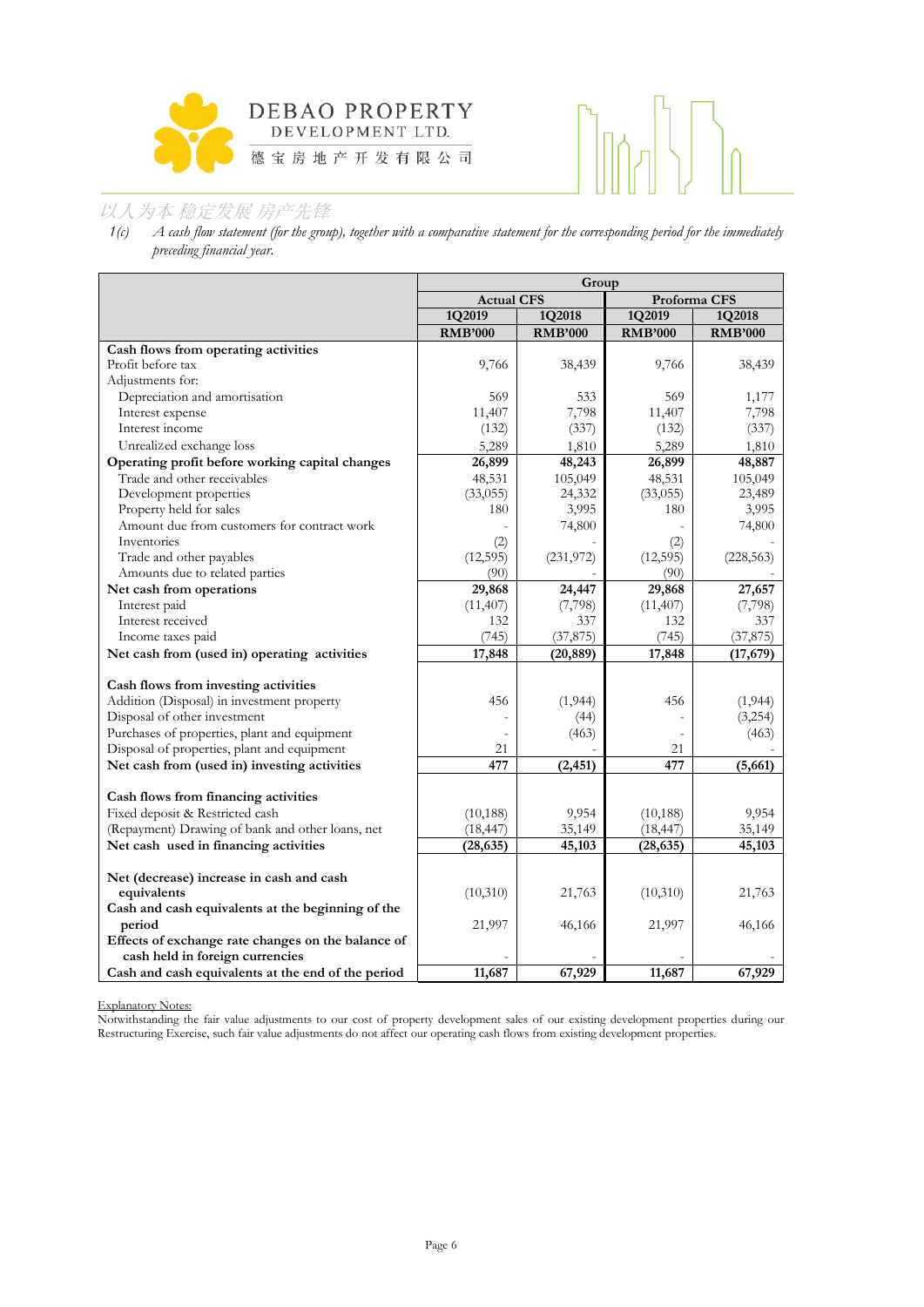



1(d)(i) A statement (for the issuer and group) showing either (i) all changes in equity or (ii) changes in equity other than those arising from capitalisation issues and distributions to shareholders, together with a *comparative statement for the corresponding period of the immediately preceding financial year.*

|                                           |                | Group - Actual CFS |                |                  |                |                    |                 |                |                |  |
|-------------------------------------------|----------------|--------------------|----------------|------------------|----------------|--------------------|-----------------|----------------|----------------|--|
|                                           |                |                    |                |                  |                |                    | Attributable to |                |                |  |
|                                           |                |                    |                |                  |                |                    | equity holders  | Non-           |                |  |
|                                           | <b>Issued</b>  | Retained           | Translation    | <b>Statutory</b> | Capital        | <b>Revaluation</b> | of the          | Controlling    |                |  |
|                                           | Capital        | Earnings           | Reserve        | Reserve          | Reserve        | Reserve            | Company         | Interests      | Total          |  |
|                                           | <b>RMB'000</b> | <b>RMB'000</b>     | <b>RMB'000</b> | <b>RMB'000</b>   | <b>RMB'000</b> | <b>RMB'000</b>     | <b>RMB'000</b>  | <b>RMB'000</b> | <b>RMB'000</b> |  |
| Balance as at 1 January 2018              | 909,831        | 263,124            | 11,611         | 23,887           | 86,726         |                    | 1,295,179       | (11,699)       | 1,283,480      |  |
| Total comprehensive profit for the period |                | 40,596             | 1,809          |                  |                |                    | 42,405          | (2,174)        | 40,231         |  |
| Balance as at 31 March 2018               | 909,831        | 303,720            | 13,420         | 23,887           | 86,726         |                    | 1,337,584       | (13, 873)      | 1,323,711      |  |
|                                           |                |                    |                |                  |                |                    |                 |                |                |  |
| Balance as at 1 January 2019              | 909,831        | 102,281            | (2,249)        | 23,887           | 86,726         |                    | 1,120,476       | 78,148         | 1,198,624      |  |
| Total comprehensive profit for the period |                | 12,378             | 5,289          |                  |                |                    | 17,667          | (2,616)        | 15,051         |  |
| Injection by minority shareholders        |                |                    |                |                  |                |                    |                 | 24,000         | 24,000         |  |
| Balance as at 31 March 2019               | 909,831        | 114,659            | 3,040          | 23,887           | 86,726         |                    | 1,138,143       | 99,532         | 1,237,675      |  |

|                                           |                | Group - Proforma CFS |                |                |                  |                          |                          |                |                |                |
|-------------------------------------------|----------------|----------------------|----------------|----------------|------------------|--------------------------|--------------------------|----------------|----------------|----------------|
|                                           |                |                      |                |                |                  |                          |                          | Attributable   |                |                |
|                                           |                |                      |                |                |                  |                          |                          | to equity      |                |                |
|                                           |                |                      |                |                |                  |                          |                          | holders of     | Non-           |                |
|                                           | <b>Issued</b>  | Retained             | Translation    | Proforma       | <b>Statutory</b> | Capital                  | <b>Revaluation</b>       | the Company    | Controlling    |                |
|                                           | Capital        | Earnings             | Reserve        | Reserve        | Reserve          | Reserve                  | Reserve                  |                | Interests      | Total          |
|                                           | <b>RMB'000</b> | <b>RMB'000</b>       | <b>RMB'000</b> | <b>RMB'000</b> | <b>RMB'000</b>   | <b>RMB'000</b>           | <b>RMB'000</b>           | <b>RMB'000</b> | <b>RMB'000</b> | <b>RMB'000</b> |
| Balance as at 1 January 2018              | 909,831        | 198,361              | 11,610         | (148, 414)     | 31,442           | 86,726                   | 3,919                    | 1,093,476      | (11,699)       | 1,081,777      |
| Total comprehensive profit for the period |                | 40,596               | 1,810          |                |                  |                          | $\overline{\phantom{a}}$ | 42,404         | (2, 174)       | 40,230         |
| Balance as at 31 March 2018               | 909,831        | 238,955              | 13,420         | (148, 414)     | 31,442           | 86,724                   | 3,919                    | 1,135,879      | (13, 873)      | 1,122,006      |
|                                           |                |                      |                |                |                  |                          |                          |                |                |                |
| Balance as at 1 January 2019              | 909,831        | 37,696               | (2, 249)       | (148, 414)     | 31,442           | 86,726                   | 3,919                    | 918,951        | 78,148         | 997,099        |
| Total comprehensive profit for the period |                | 12,378               | 5,289          |                |                  |                          |                          | 17,667         | (2,616)        | 15,051         |
| Injection by minority shareholders        |                |                      |                |                |                  | $\overline{\phantom{a}}$ |                          |                | 24,000         | 24,000         |
| Balance as at 31 March 2019               | 909,831        | 50,074               | 3,040          | (148, 414)     | 31,442           | 86,726                   | 3,919                    | 936,618        | 99,532         | 1,036,150      |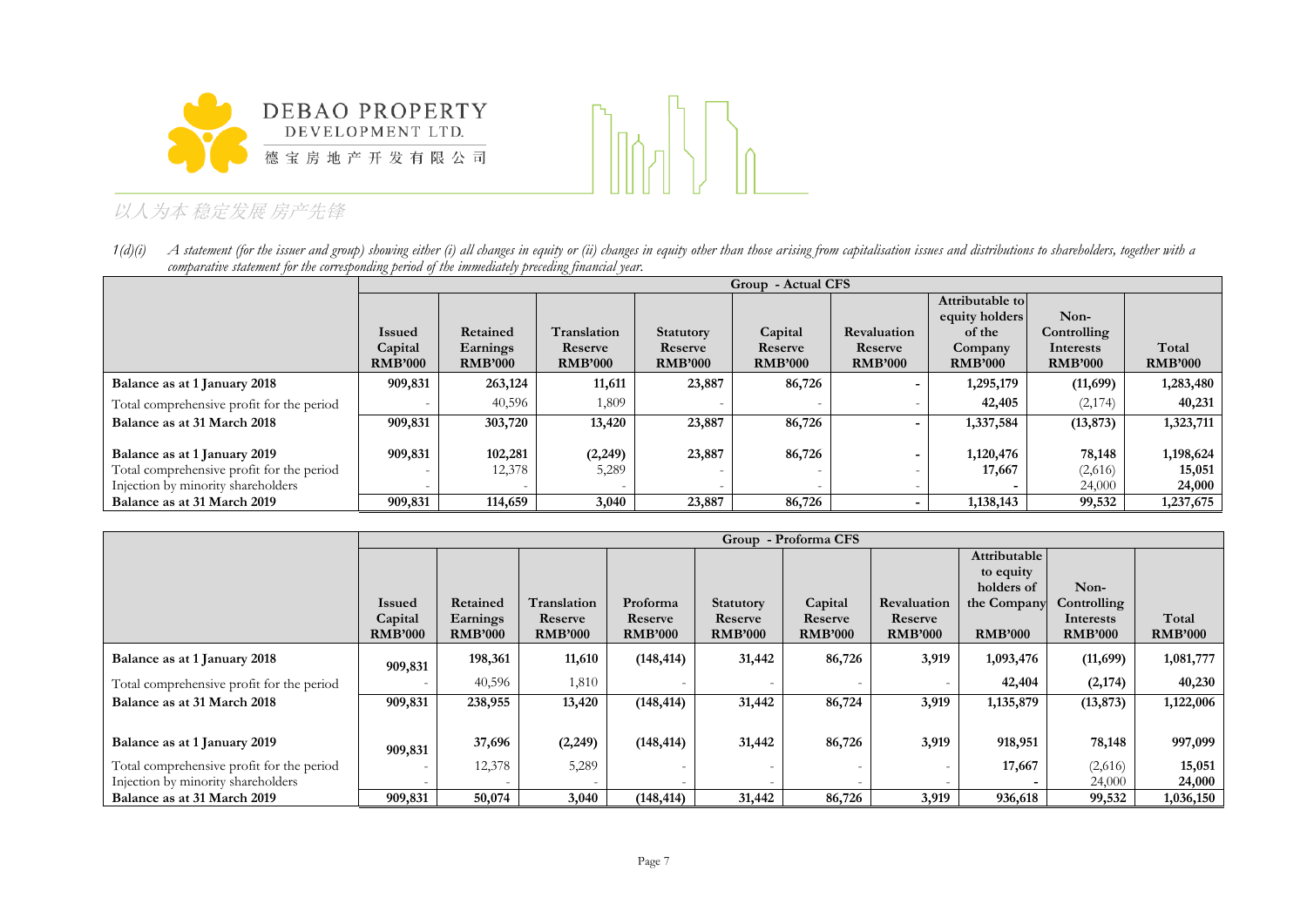



*1(d)(i) A statement (for the issuer and group) showing either (i) all changes in equity or (ii) changes in equity other than those arising from capitalisation issues and distributions to shareholders, together with a comparative statement for the corresponding period of the immediately preceding financial year.*

|                                                    |                | Company               |                        |                |  |  |  |  |  |
|----------------------------------------------------|----------------|-----------------------|------------------------|----------------|--|--|--|--|--|
|                                                    | Share capital  | Accumulated<br>losses | Translation<br>reserve | Total          |  |  |  |  |  |
|                                                    | <b>RMB'000</b> | <b>RMB'000</b>        | <b>RMB'000</b>         | <b>RMB'000</b> |  |  |  |  |  |
| Balance as at 1 January 2018                       | 909,831        | (66, 187)             | (2,153)                | 841,491        |  |  |  |  |  |
| comprehensive income for<br>Total<br>the<br>period |                | 15,080                | (13, 787)              | 1,293          |  |  |  |  |  |
| Balance as at 31 March 2018                        | 909,831        | (51, 107)             | (15,940)               | 842,784        |  |  |  |  |  |
|                                                    |                |                       |                        |                |  |  |  |  |  |
| Balance as at 1 January 2019                       | 909,831        | (105, 629)            | 24,682                 | 828,884        |  |  |  |  |  |
| Total comprehensive income for the                 |                |                       |                        |                |  |  |  |  |  |
| period                                             | $\overline{a}$ | (13,528)              | 13,868                 | 340            |  |  |  |  |  |
| Balance as at 31 March 2019                        | 909,831        | (119, 157)            | 38,550                 | 829,224        |  |  |  |  |  |

*1(d)(ii) Details of any changes in the company's share capital arising from rights issue, bonus issue, share buy-backs, exercise of share options or warrants, conversion of other issues of equity securities, issue of shares for cash or as consideration for acquisition or for any other purpose since the end of the previous period reported on. State also the number of shares that may be issued on conversion of all the outstanding convertibles as at the end of the current financial period reported on and as at the end of the corresponding period of the immediately preceding financial year.*

Nil

*1(d)(iii) To show the total number of issued shares excluding treasury shares as at the end of the current financial period and at the end of the immediately preceding year.* 

There are no treasury shares as at 31 March 2019 and 31 December 2018 respectively.

Number of ordinary shares and share capital of our Company as at the balance sheet dates:

|                       | 31.Mar.2019             |         | 31.Dec.2018  |         |  |  |
|-----------------------|-------------------------|---------|--------------|---------|--|--|
|                       | S\$'000<br>No of shares |         | No of shares | S\$'000 |  |  |
| Issued and fully paid | 74,999,688              | 143,750 | 74,999,688   | 143,750 |  |  |

*1(d)(iv) A statement showing all sales, transfers, disposal, cancellation and/or use of treasury shares as at the end of the current financial period reported on*.

Nil.

*2. Whether the figures have been audited or reviewed and in accordance with which auditing standard or practice.*

The figures have neither been audited nor reviewed by the Company's auditors.

*3. Where the figures have been audited or reviewed, the auditors' report (including any qualifications or emphasis of a matter).* Not applicable.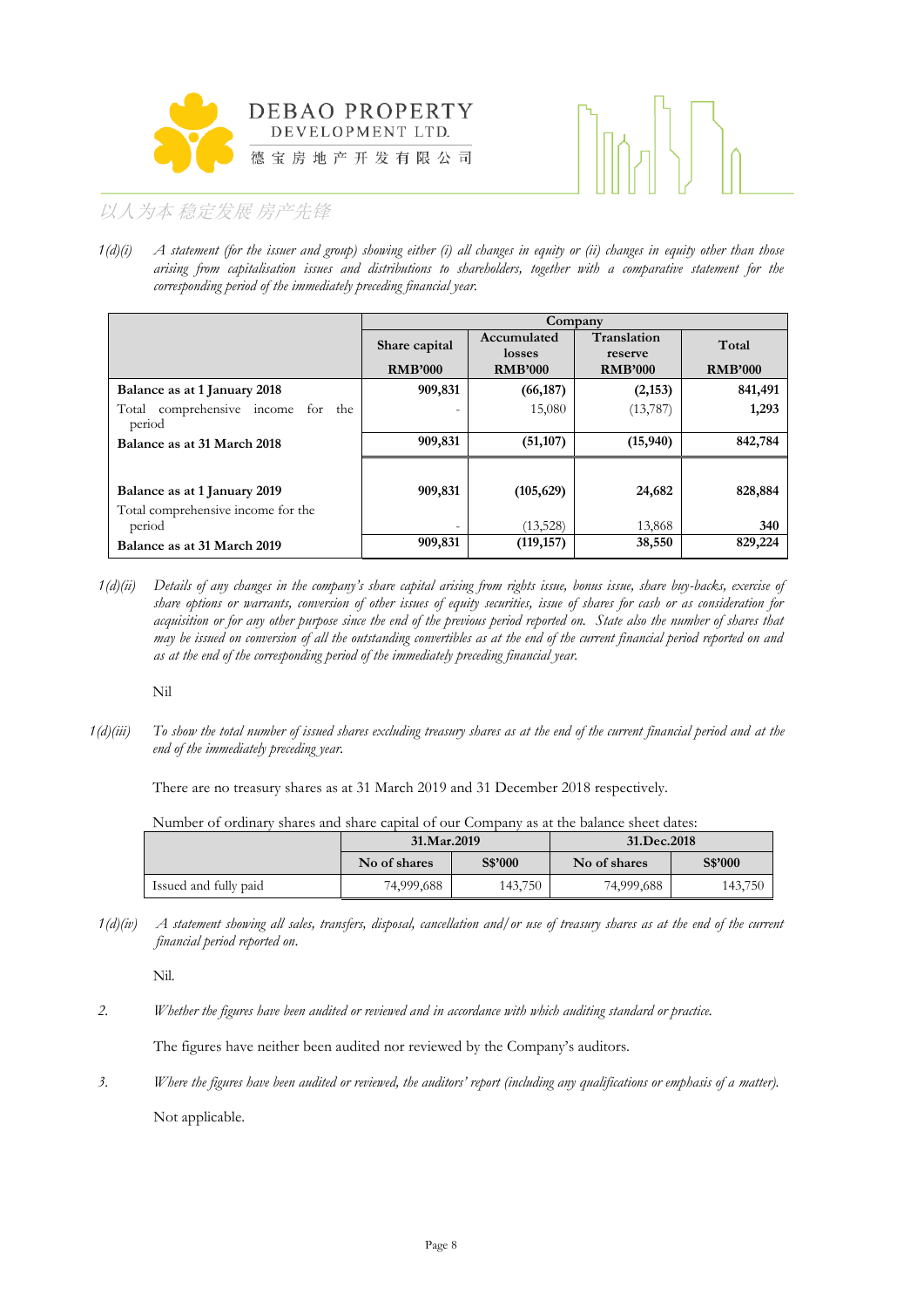



*4. Whether the same accounting policies and methods of computation as in the issuer's most recently audited annual financial statements have been applied.*

The Group has applied the same accounting policies and methods of computation in its unaudited financial statements for 1Q 2019 as those of the audited financial statements for the year ended 31 December 2018, as well as all the applicable Financial Reporting Standards ("FRS") which became effective for financial years beginning on or after 1 January 2019. The adoption of all new and revised FRSs has no material effect on the 1Q 2019 unaudited financial statements.

*5. If there are any changes in the accounting policies and methods of computation, including any required by an accounting standard, what has changed, as well as the reasons for, and the effect of, the change.*

Nil.

*6. Earnings per ordinary share (EPS) of the group for the current financial period reported on and the corresponding period of the immediately preceding financial year, after deducting any provision for preference dividends.*

|                         | <b>GROUP</b>                      |        |        |        |  |  |  |  |
|-------------------------|-----------------------------------|--------|--------|--------|--|--|--|--|
| <b>RMB</b> fens         | <b>Actual CFS</b><br>Proforma CFS |        |        |        |  |  |  |  |
|                         | 1Q2019                            | 1Q2018 | 1Q2019 | 1Q2018 |  |  |  |  |
| <b>Profit Per Share</b> |                                   |        |        |        |  |  |  |  |
| Basic (a)<br>(i)        | 54.13<br>16.50<br>16.50<br>54.13  |        |        |        |  |  |  |  |

(a) Earnings per share has been computed based on the ordinary shares capital of 74,999,688 shares ie: number of ordinary shares issued and paid-up, please refer to item 1(d)(iii).

*7. Net asset value (for the issue and group) per ordinary share based on issued share capital of the issuer at the end of the (a) current period reported on and (b) immediately preceding financial year.*

|                                                                                                     |                   | Group      | Company      |            |                   |            |
|-----------------------------------------------------------------------------------------------------|-------------------|------------|--------------|------------|-------------------|------------|
| <b>RMB</b>                                                                                          | <b>Actual CFS</b> |            | Proforma CFS |            | <b>Actual CFS</b> |            |
|                                                                                                     | 31.3.2019         | 31.12.2018 | 31.3.2019    | 31.12.2018 | 31.3.2019         | 31.12.2018 |
| Net asset value per<br>ordinary share based on<br>issued share capital at<br>end of financial year* | 16.50             | 16.08      | 13.82        | 13.39      | 11.06             | 11.05      |

\* Net asset value per share has been computed based on the ordinary shares capital of 74,999,688 shares ie: number of ordinary shares issued and paid-up, please refer to item 1(d)(iii).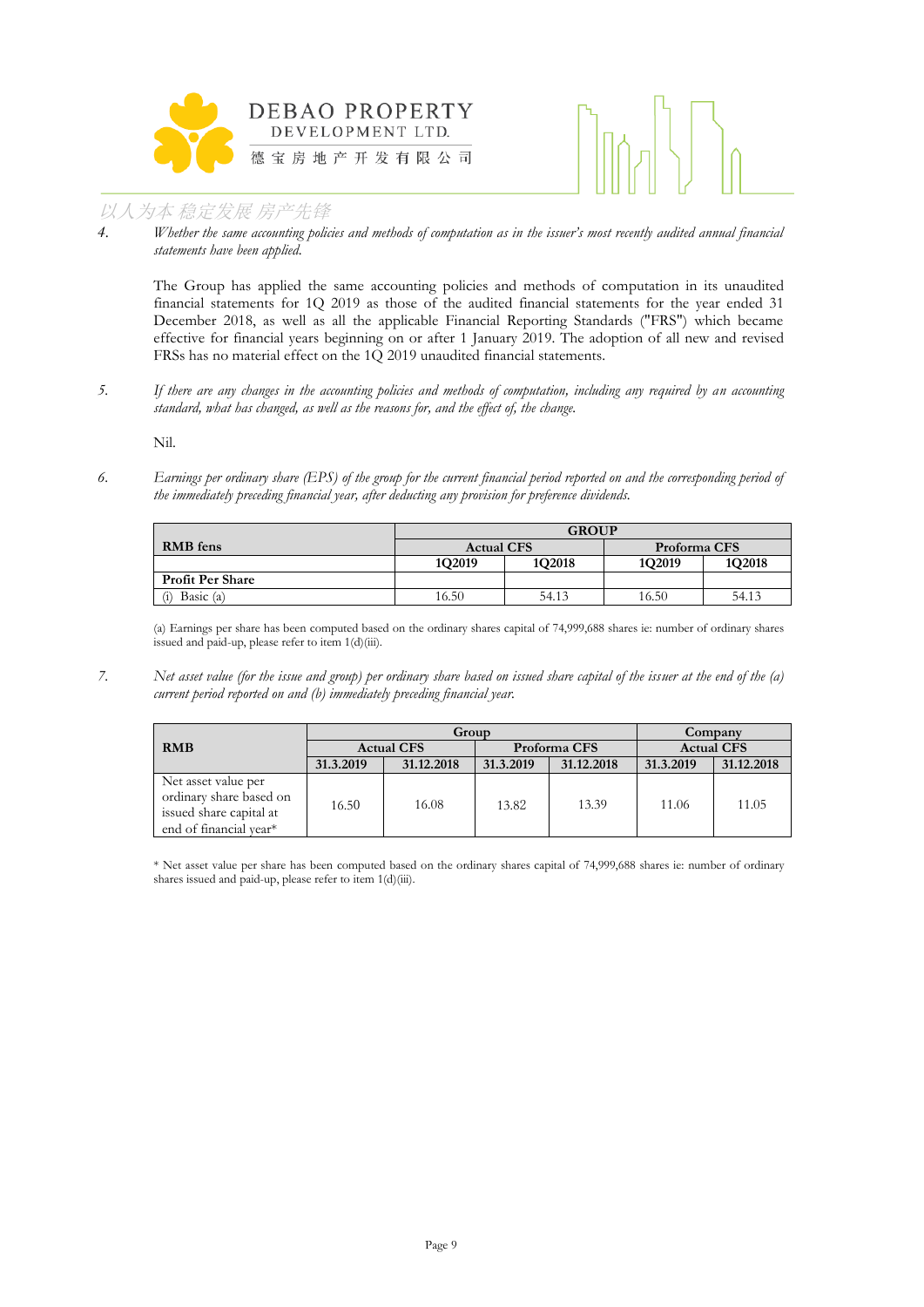



*8. A review of performance of the group, to the extent necessary for a reasonable understanding of the group's business. It must include a discussion of the following:*

- *(a) any significant factor that affected the turnover, costs and earnings of the group for the current financial period reported on, including (where applicable) seasonal or cyclical factors; and*
- *(b) any material factors that affected the cash flow, working capital, assets or liabilities of the group during the current financial period reported on.*

#### **Key differences in the comprehensive income statement and balance sheet items of our Actual Consolidated Financial statements and our Proforma Consolidated Financial statements for 1Q 2019**

|                                     | Actual*        | Proforma <sup>**</sup> | <b>Difference</b> |
|-------------------------------------|----------------|------------------------|-------------------|
|                                     | 1Q2019         | 1Q2019                 | ***               |
|                                     | <b>RMB'000</b> | <b>RMB'000</b>         | <b>RMB'000</b>    |
| Comprehensive income statement item |                |                        |                   |
| Cost of sales                       | (13, 196)      | (13, 196)              |                   |
| other income                        | 31,925         | 31,925                 |                   |
| Administrative expenses             | (13,660)       | (13,660)               |                   |
| Income tax expense                  | (4)            | $\left(4\right)$       |                   |
| Profit for the period               | 9,762          | 9,762                  |                   |
| <b>Balance sheet items</b>          |                |                        |                   |
| Property held for sales             | 11,981         | 3,287                  | 8,694             |
| Development properties              | 1,320,039      | 1,064,290              | 255,749           |
| Property, plant and equipment       | 17,084         | 14,433                 | 2,651             |
| Deferred tax liabilities            | 293,391        | 227,823                | 65,568            |
| Shareholders' equity                | 1,237,675      | 1,036,150              | 201,525           |

\* Based on the unaudited Actual Consolidated Financial Statements.

\*\* Based on the unaudited Proforma Consolidated Financial Statements.

\*\*\* Refer to Explanatory Notes  $1(a)(i)$  and  $1(b)(i)$ .

#### **Review based on our unaudited Actual Consolidated Financial Statements**

#### **Income statement (1Q2019 vs 1Q2018)**

#### **Revenue**

Our Group's revenue decreased by RMB 4.2 million, or 21%, from RMB 20.7 million in 1Q2018 to RMB 16.5 million in 1Q2019. The decrease was mainly attributed to the decrease in revenue from our property development sales by RMB 6.2 million, from RMB 7.9 million in 1Q2018 to RMB 1.7 million in 1Q2019. An increase of construction revenue had partially mitigated the decrease.

#### **Cost of Sales and Gross Profit**

Our cost of sales increased by RMB 3.7 million, or 39%, from RMB 9.5 million in 1Q2018 to RMB 13.2 million in 1Q2019. This was mainly caused by an increase in cost of construction services.

Our overall gross profit margin decreased from 54.1% in 1Q2018 to 19.8% in 1Q2019, as a result of decreased proportion of property rental income in total revenue, with a higher gross profit margin.

With the exclusion of the non-cash fair value adjustment on the cost of property development sales due to the application of SFRS 103 (the "**SFRS 103 Adjustment**"), the Proforma gross profit margins attained are at 54.1% and 19.8% in 1Q2018 and 1Q2019.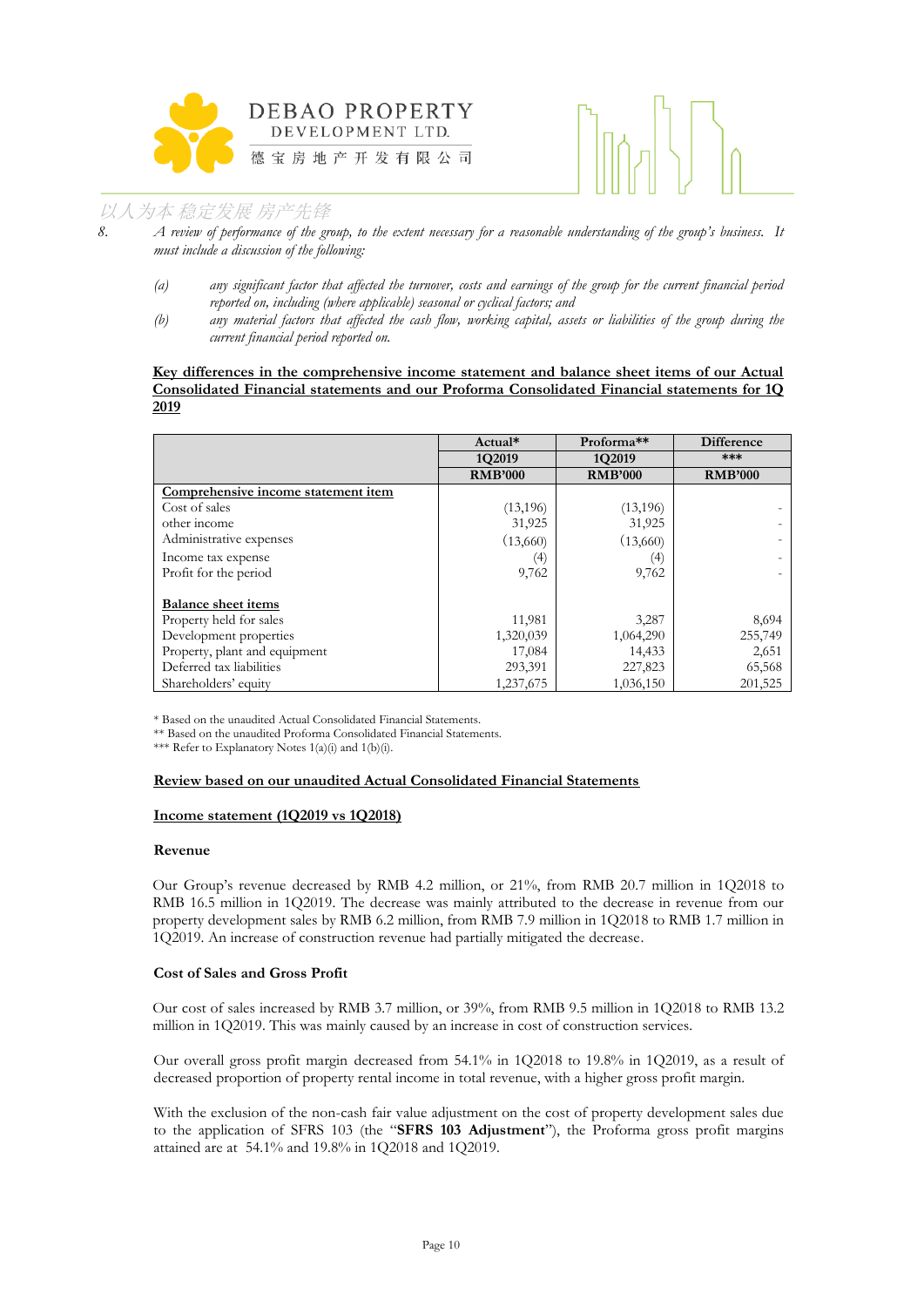



*8. A review of performance of the group, to the extent necessary for a reasonable understanding of the group's business. It must include a discussion of the following (continued):*

#### **Other Income**

*.*

Other operating income mainly includes disposal gain and loss on subsidiaries, interest income, foreign exchange gain and miscellaneous income, the majority of which is surcharge income from property management services.

Other income decreased by RMB 19.6 million or approximately 38% from RMB51.5 million in 1Q2018 to RMB 31.9 million in 1Q2019, which was mainly caused by an increase in foreign exchange loss due to the depreciation of Malaysia Ringgit against the US dollar as our Group had invested in our Malaysia projects financed by overseas facilities in US dollars.

#### **Selling and Distribution Expenses**

Selling expenses primarily included staff cost, advertising and promotion expenses, sales commissions, sales offices rental expenses and maintenance costs.

Selling and distribution expenses decreased by RMB 0.3 million in 1Q2019 as compared with the previous corresponding period. The lower selling and distribution expenses in 1Q2019 were in line with the lower sales for this period.

#### **Administrative Expenses**

Administrative expenses comprise various expenses such as salaries and staff-related expenses of general administrative staff, utilities, depreciation charges for building and office equipment, telecommunication expenses, entertainment expenses, professional fees, travelling expenses, foreign exchange loss and other general office overheads expenses.

Administrative expenses decreased by RMB 2.1 million or 14% from RMB 15.8 million in 1Q2018 to RMB 13.7 million in 1Q2019, it is mainly attributable by the Group's effort to control the salary and bonus expenses.

#### **Finance Costs**

Finance cost, net of capitalised interest, recorded an increase of RMB 3.6 million in 1Q2019 mainly due to existing loan has a higher interest rate.

#### **Depreciation**

Depreciation relates to the depreciation charge on our properties, plant and equipment.

#### **Income Tax Expenses**

Income tax includes statutory enterprise income tax and land appreciation tax ("**LAT**").

#### **Net Profit**

The Group recorded a net profit of RMB 9.8 million in 1Q2019, compared to RMB 38.4 million in 1Q2018. The Proforma CFS, which without the Notional Adjustment this period, with a same comparability of the Group's performance, has presented a net profit of RMB 9.8 million in 1Q2019 and RMB 38.4 million in 1Q2018 respectively.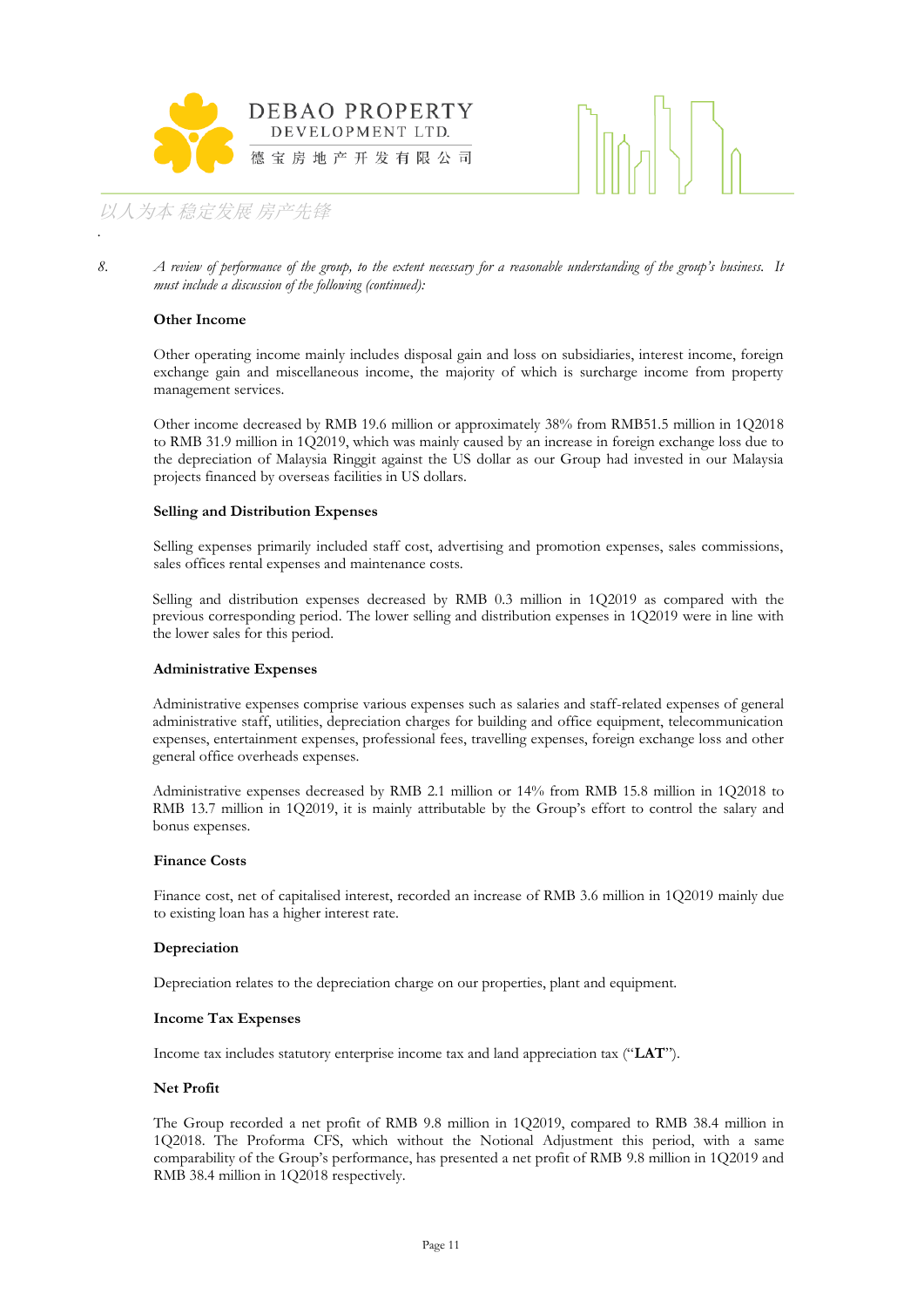



*8. A review of performance of the group, to the extent necessary for a reasonable understanding of the group's business. It must include a discussion of the following (continued):*

#### **Statement of Financial Position as at 31 March 2019**

#### **Current Assets**

Current assets comprise mainly development properties, cash and bank balances, trade and other receivables and amount due from customers for contract works. Our current assets as at the end of 2018 and 31 March 2019 amounted to approximately RMB 2,359 million and RMB 2,366 million respectively.

The largest component of our current assets were restricted cash and cash equivalents, trade and other receivables, and development properties. In total, these amounted to approximately RMB 2,305.5 million and RMB 2,322.8 million as at the end of FY2018 and 1Q2019 respectively.

Development properties, which include the cost of land, interest capitalized, and related costs, accounted for approximately 54.6% and 55.8% of our current assets as at the end of FY2018 and 1Q2019 respectively.

Properties held for sales amounted to RMB 12.2 million and RMB 12.0 million as at the end of FY2018 and 1Q2019 respectively, which include properties of Jiangnan Mingju, Sihui City Mall and Jin Long Garden.

The Group's cash and bank balances as at 31 March 2019 decreased by RMB 10.3 million or 46.8% to RMB 11.7 million as compared with 31 December 2018, which was primarily attributable to the net cash used in with financing activities of RMB 28.6 million, which offset by net cash used in with operating activities of RMB 17.8 million and investing activities of RMB 0.5 million.

In addition, restricted cash stood at RMB 198.1 million and RMB 208.3 million as at end of FY2018 and 1Q2019 respectively.

Trade and other receivables stood at approximately RMB 820.4 million and RMB 794.5 million at the end of FY2018 and 1Q2019 respectively. The decrease of RMB 25.9 million in trade and other receivables was mainly due to having collected the receivables from the construction contracts.

#### **Non-current assets**

Non-current assets comprised mainly investment properties, Property, plant and equipment and trade and other receivables. As at the end of FY2018 and 1Q2019, our non-current assets had an aggregate net book value of approximately RMB 2,107.0 million and RMB 2,105.8 million respectively.

The investment properties are held to earn rental income and/or for capital appreciation. Our investment properties is comprised mainly of our Debao Hotel Complex together with the adjacent land and underground carparks, commercial premises located in Debao Garden and Jiangnan Mingju, carparks located in Debao Garden, Tianjin Boulevard buildings and Sihui City Mall. The net book value of our investment properties was approximately RMB 2,044.2 million and RMB 2,043.7 million as at the end of FY2018 and 1Q2019, which accounted for approximately 97.0% and 97.1% of our non-current assets as at the end of FY2018 and 1Q2019 respectively.

Prepaid land use right, and property, plant and equipment decreased by RMB 0.6 million, due to purchase of office equipment and vehicle which was partially offset by amortisation/depreciation charge for 1Q2019.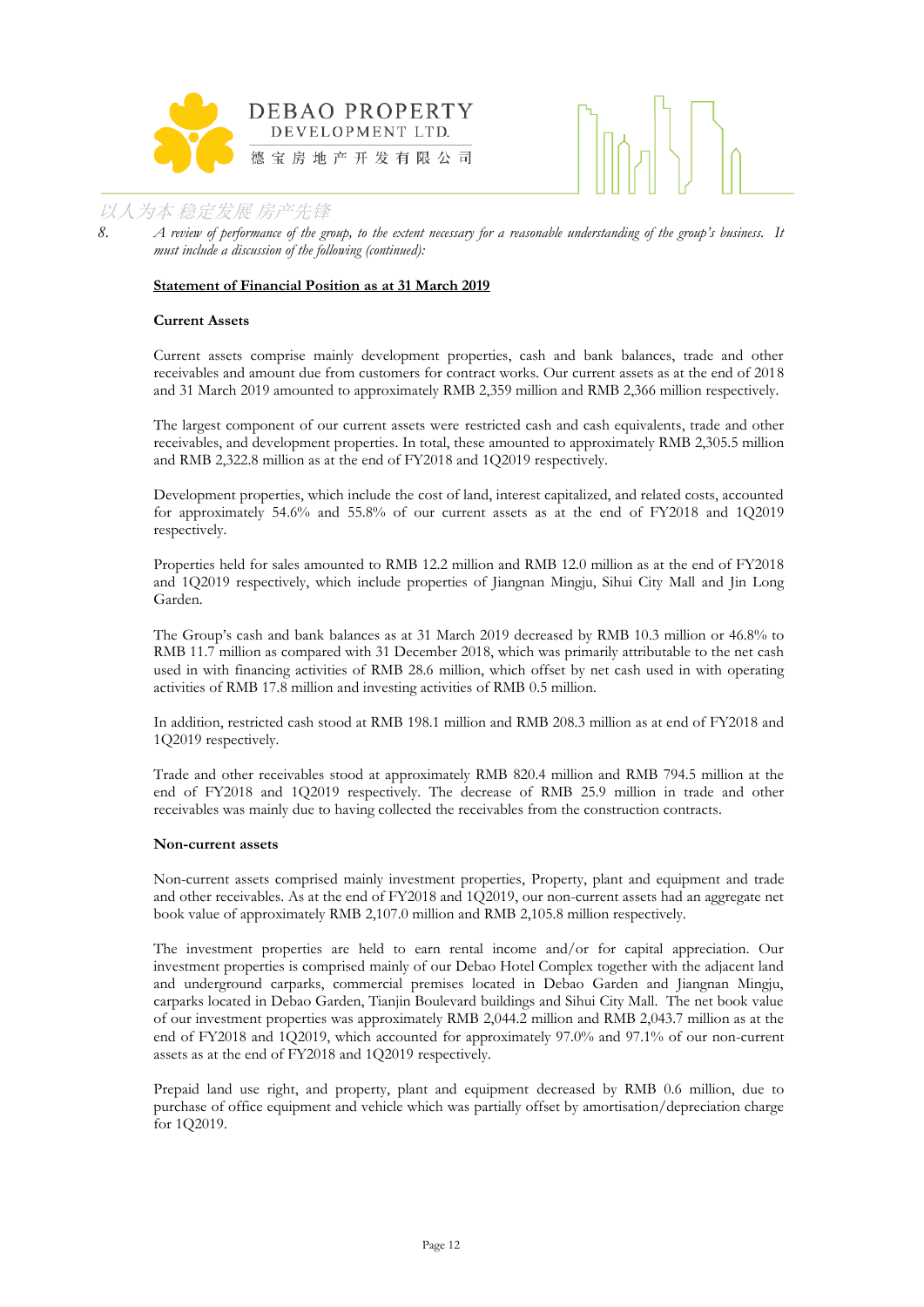



*8. A review of performance of the group, to the extent necessary for a reasonable understanding of the group's business. It must include a discussion of the following (continued):*

#### **Current liabilities**

Trade and other payables, which mainly comprised of amounts payable to contractors and suppliers and advance receipts from property development sales, stood at approximately RMB 959.5 million and RMB 947.1 million at the end of FY2018 and 1Q2019 respectively. The decrease of RMB 12.4 million in trade and other payables was mainly due to payment to sub-contractor.

#### **Bank and Other Loans**

Please refer to Item 1(b)(ii).

#### **Shareholders' equity**

Equity is comprised of share capital, translation reserve, non-controlling interest and retained earnings. The non-controlling interest pertains to

- a) 32% shareholding held by the minority interest in a PRC subsidiary, Guangxi Hezhou Deneng Mining Co., Ltd,
- b) 42.2% shareholding held by the minority interest in a PRC subsidiary, Tianjin Hotel Street Co, Ltd,
- c) 60% shareholding held by the minority interest in a PRC subsidiary, Foshan Nanhai Chuang Xin Tian Hotel Management Co, Ltd,
- d) 38% shareholding held by the minority interest in a Malaysia subsidiary, Profit Consortium Sdn Bhd and
- e) 50% shareholding held by the minority interest in a Malaysia subsidiary, Poly Ritz Green (Malaysia) Sdn. Bhd.

In FY2018 and 1Q2019, the shareholders' equity amounted to RMB 1,206.1 million and RMB 1,237.7 million respectively. The increase in equity was mainly due to the profit generated in this period.

#### **Cash flow statement**

Our Group has a net cash inflow from operating activities of RMB 17.8 million in 1Q2019, which is comprised of operating cash inflows before movements in working capital of RMB 26.9 million, an addition of net working capital used in operations of RMB 3.0 million, and adjusted by net use of finance cost and interest received as well as income tax of RMB 12.0 million. The net working capital inflows were mainly due to the decrease in trade and other payables during the current reporting period.

The net cash inflow from investing activities is RMB 0.5 million.

The Group recorded a net cash outflow from financing activities of RMB 28.6 million during 1Q2019. This was mainly due to repayment of bank and other loans.

With the above, the Group has a net decrease in cash and cash equivalents of RMB 10.3 million for 1Q2019.

*9. Where a forecast, or a prospect statement, has been previously disclosed to shareholders, any variance between it and the actual results.*

The results are in line with the general prospect commentary previously disclosed to shareholders in the results announcement for the full year ended 31 December 2018.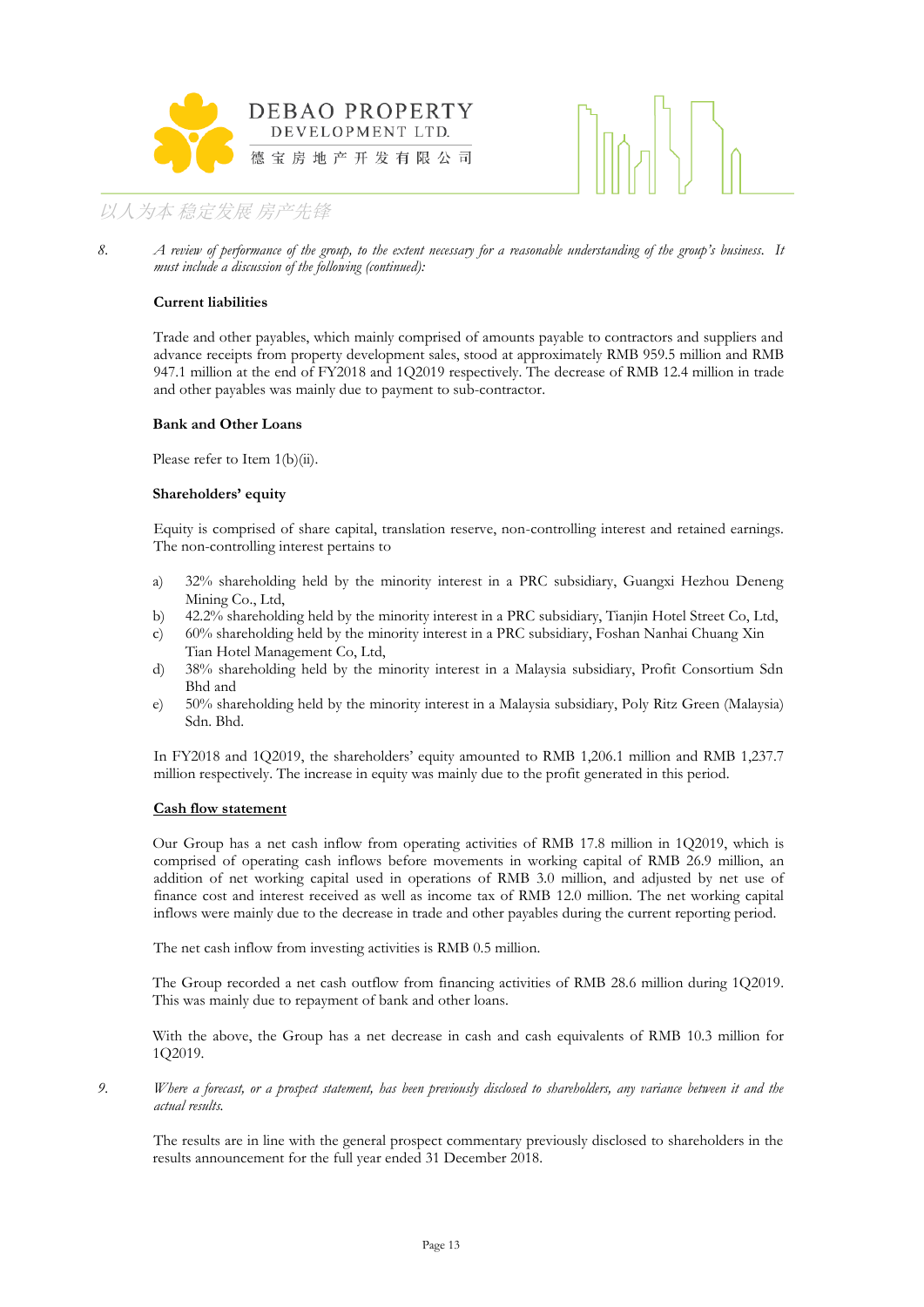



*10(a). A commentary at the date of the announcement of the significant trends and competitive conditions of the industry in which the group operates and any known factors or events that may affect the group in the next reporting period and the next 12 months.*

#### **Market Outlook**

As a result of the Government's policy to curb speculation, the property average selling price has become stable. Transaction volumes have decreased from 4.8 million sqm in 4Q2018 to 2.6 million sqm (See Note 1 below) in 1Q2019, a decrease of approximately 45.8%.

#### **Project Updates**

As at 31 March 2019, the Group has five development projects with GFA of approximately 1.24 million sqm under development as follows:

Projects located at Kuala Lumpur in Malaysia:

- 1) Project Imbi (Construction of the twin residential towers commenced in August 2018, pre-sale expected in third quarter of 2019.)
- 2) Project Kuchai Lama (Construction of five towers including offices, residential and service apartments/hotel. Construction yet to commence.)
- 3) Project Plaza Rakyat (Project comprises office tower, hotel, shopping centre and including construction of 4 towers. Construction has yet to commence. 43% of the shares in Pavillion Treasures Land and Development Sdn. Bhd. was sold in 2Q2019. For details, please see our announcement dated 29 April 2019.)

These are expected to be separately completed in various phases up till 2023. Financing for these projects are currently being arranged.

Projects located in PRC:

- 1) Tianjin Boulevard a redevelopment project (hotel and shopping mall) in Tianjin Heping District, Nanshi Hotels Street (天津市和平区南市旅馆街); and
- 2) Sihui City Mall Phase 2 a residential and shopping mall development project with a planned GFA of approximately 104,426 sqm.

The Group continuously sources for quality and commercially viable new land reserves both in China and overseas, including retail mall development, redevelopment of industrial land as well as tourism development projects.

The accumulated sales/pre-sales (See Note 2 below) status of our projects as at 31 March 2019 are as follows:

| Projects                      | Sales/Pre-sales<br>Value - RMB'000 | Sales/Pre-sales<br>$GFA - Sqm$ | Approximate<br>$ASP/Sq m -$<br><b>RMB</b> | Estimated<br>Percentage of<br>Completion |
|-------------------------------|------------------------------------|--------------------------------|-------------------------------------------|------------------------------------------|
| Jin Long Garden-South Zone    | 841,118                            | 86,293                         | 9.747                                     | 100%                                     |
| Jiangnan Minju Phases 5 and 6 | 994,615                            | 146,075                        | 6.809                                     | 100%                                     |
| Sihui City Mall               | 376,971                            | 58,137                         | 6,484                                     | 100%                                     |
| Total                         | 2,212,704                          | 290,505                        | 7,617                                     | NA                                       |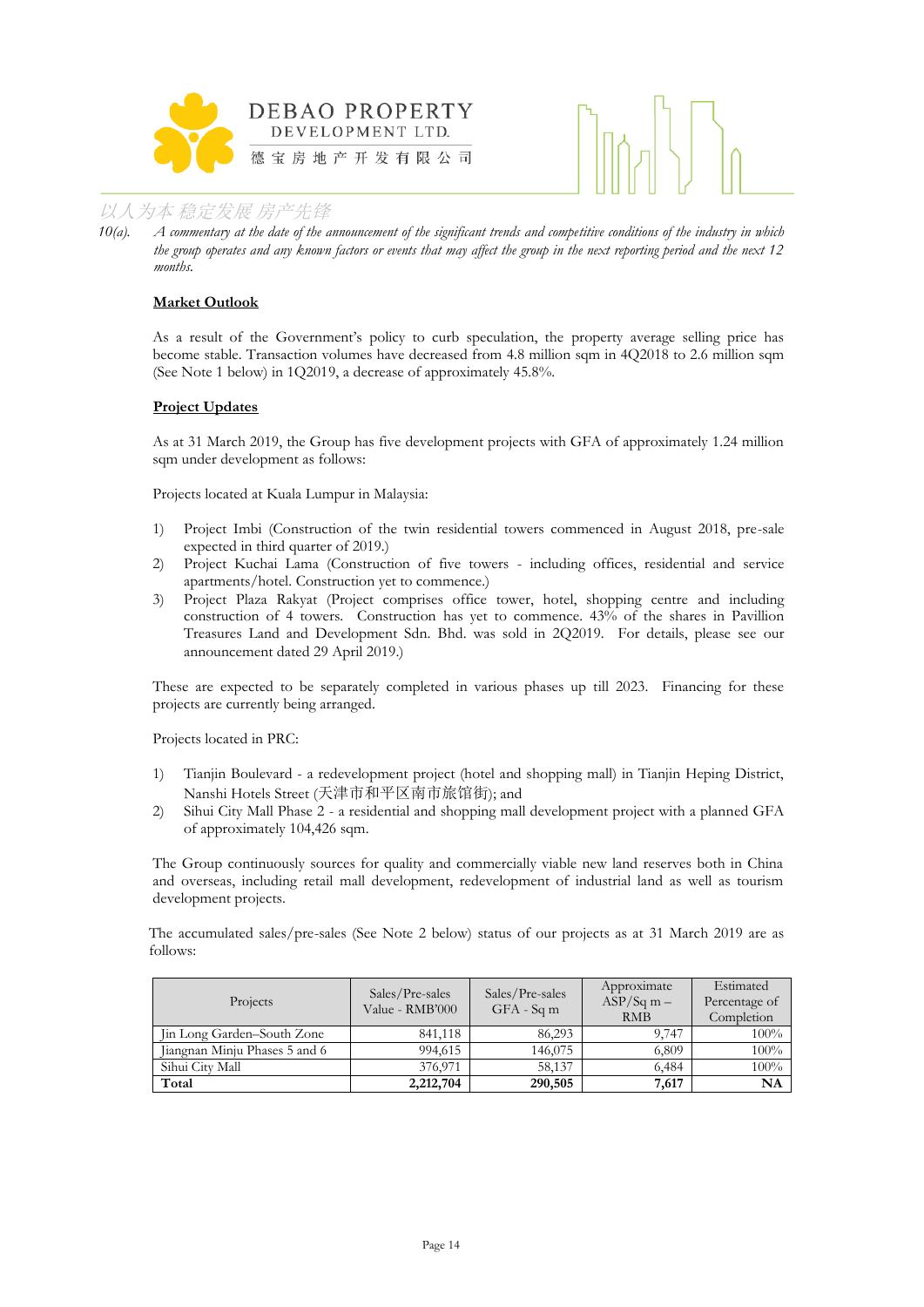



*10(a). A commentary at the date of the announcement of the significant trends and competitive conditions of the industry in which the group operates and any known factors or events that may affect the group in the next reporting period and the next 12 months (continued).*

The sales/pre-sales (See Note 2 below) of our projects for 1Q2019 are as follows:

| Projects                      | Sales/Pre-sales<br>Value - RMB'000 | Sales/Pre-sales<br>$GFA - Sqm$ | Approximate<br>$ASP/Sq$ m –<br><b>RMB</b> | Estimated<br>Percentage of<br>Completion |
|-------------------------------|------------------------------------|--------------------------------|-------------------------------------------|------------------------------------------|
| Jin Long Garden – South Zone  | 218                                | 63                             | 3.460                                     | $100\%$                                  |
| Jiangnan Minju Phases 5 and 6 | -                                  |                                |                                           | 100%                                     |
| Sihui City Mall               | -                                  |                                |                                           | 100%                                     |
| Total                         | 218                                | 63                             | 3,460                                     | NA                                       |

Pursuant to the effect of INT FRS115, the sales for Jiangnan Minju Phases 5 and 6 in 1Q2019 have been recognised as revenue in the current reporting periods. The accumulated sales for Jin Long Garden – South Zone (Phase 2) (a 55% joint-ventured project) have also been be recognised in 1Q2019 when handed over.

Notes

*(1) Source from Bureau of Housing and Urban-Rural Development of Foshan (http:// http://fszj.foshan.gov.cn/zwgk/zdxxgk/fdcsc/sjtj/) (2) Sales/pre-sales with certainty on receipt of purchase consideration, including those not ready for handover or key collections*

#### *11. Dividend*

*(a) Current Financial Period Reported on*

None.

*(b) Corresponding Period of the Immediately Preceding Financial Year*

None.

*(c) Date payable*

Not applicable.

*(d) Books closure date*

Not applicable.

*12. If no dividend has been declared/recommended, a statement to that effect.*

The Group intends to conserve cash for working capital.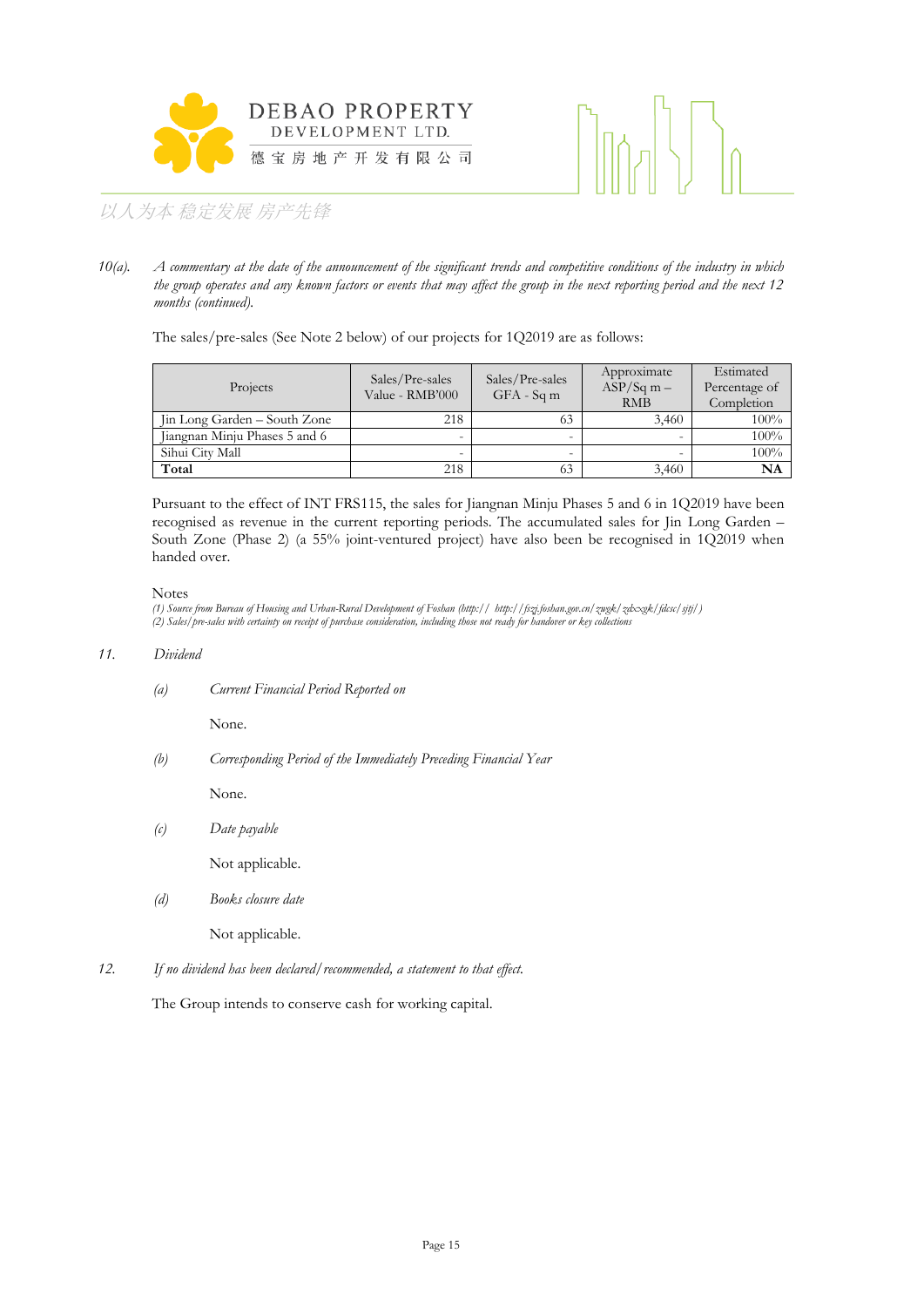

# $\left[\begin{matrix} 1 & 1 \\ 1 & 1 \end{matrix}\right]$

# 以人为本 稳定发展 房产先锋

#### *13. Interested Person Transactions*

|                           | Aggregate value of all interested |                                    |
|---------------------------|-----------------------------------|------------------------------------|
|                           | person transactions during the    |                                    |
|                           | financial period under review     | Aggregate value of all interest    |
|                           | (excluding transactions less than | person transactions conducted      |
|                           | S\$100,000 and transactions       | under shareholders' mandate        |
|                           | conducted under shareholders'     | pursuant to Rule 920 (excluding    |
|                           | mandate pursuant to Rule 920)     | transaction less than \$\$100,000) |
| Name of interested person | 1Q2019                            | 1Q2019                             |
| Zhong Yu Xin (1)          | S\$ 172,566 <sup>(2)</sup>        |                                    |
| Yuan Le Sheng $(3)$       | S\$ 48,384 <sup>(4)</sup>         |                                    |

Notes:

*(1) Mr* Zhong Yu Xin *is the brother of our Executive Director and CEO, Mr Zhong Yu Zhao.*

*(2) Lease of Debao Hotel.*

*(3) Mr. Yuan Le Sheng is the father of our Executive Director, Mr. Yuan Jia Jun and the company's controlling shareholder.*

*(4) Consultancy fee*

### BY ORDER OF THE BOARD

Zhong Yu Zhao Executive Director and CEO

13 May 2019